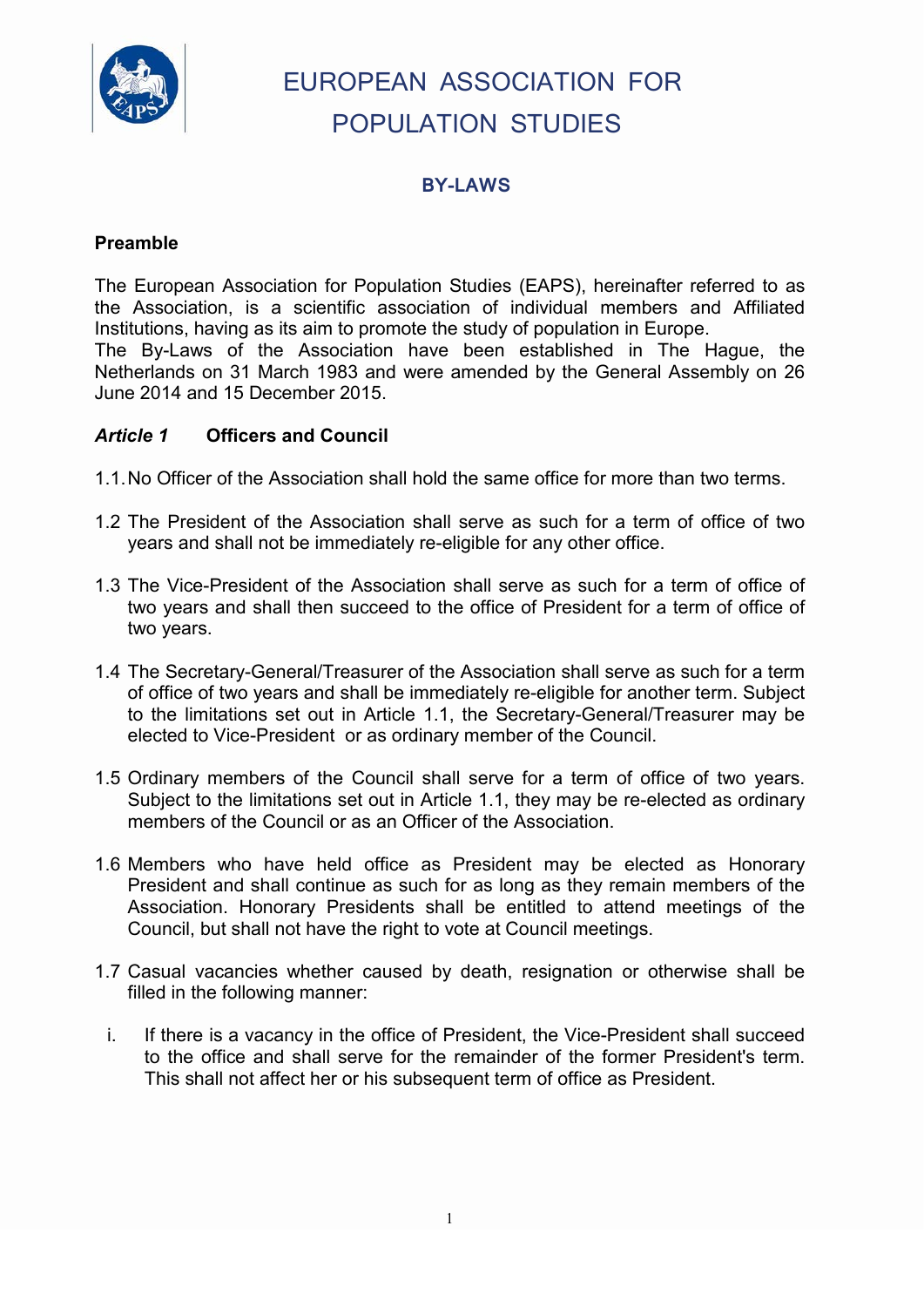

- ii. A vacancy in the office of Vice-President shall not be filled until the next election. If there is a vacancy in the office of Vice-President at least one candidate shall be nominated for the office of President in the next election.
- iii. If there is a vacancy in both the office of President and the office of Vice-President, the member of Council (other than Honorary President) who is senior in length of membership of the Association shall become Acting President until the next election. Where two or more members of the Council are of equal seniority in the Association, the oldest of them shall become Acting President. A member who has served as Acting President shall, subject to the limitations set out in Article 1.1, be eligible for election as President or Vice-President on one further occasion.
- iv. If there is a vacancy in the office of Secretary-General/Treasurer, the Council shall appoint by co-option a member of the Association to serve in that office until the next election. Provided the person so appointed has not served for more than half of the previous Secretary-General's term before the next election, s(he) shall, subject to the limitations of Article 1.1, be re-eligible for two further terms as Secretary-General/Treasurer, otherwise s(he) shall be reeligible on one further occasion only.
- v. A casual vacancy in the ordinary membership of the Council shall be filled by co-option.
- 1.8 i The Executive Director shall not be a member of the Council, but may be asked to attend its meetings.
	- ii The Executive Director serves subject to the wishes of the Council and may be paid a compensation by the Association.
	- iii The Executive Director shall perform such functions as the Council may assign and, if the Association has an office, shall direct that office.
- 1.9 The Council may appoint such ancillary personnel as may be necessary.
- 1.10 i The Council shall administer the affairs of the Association and organize its scientific activities subject to the directions of the General Assembly.
	- ii The Bureau, or if need be the President, may in cases of urgency act on behalf of the Council, but shall report on the action taken to the Council as soon as possible.
	- iii The Secretary-General/Treasurer shall assist the President in carrying out the decisions of the Council and the General Assembly. S(he) shall cause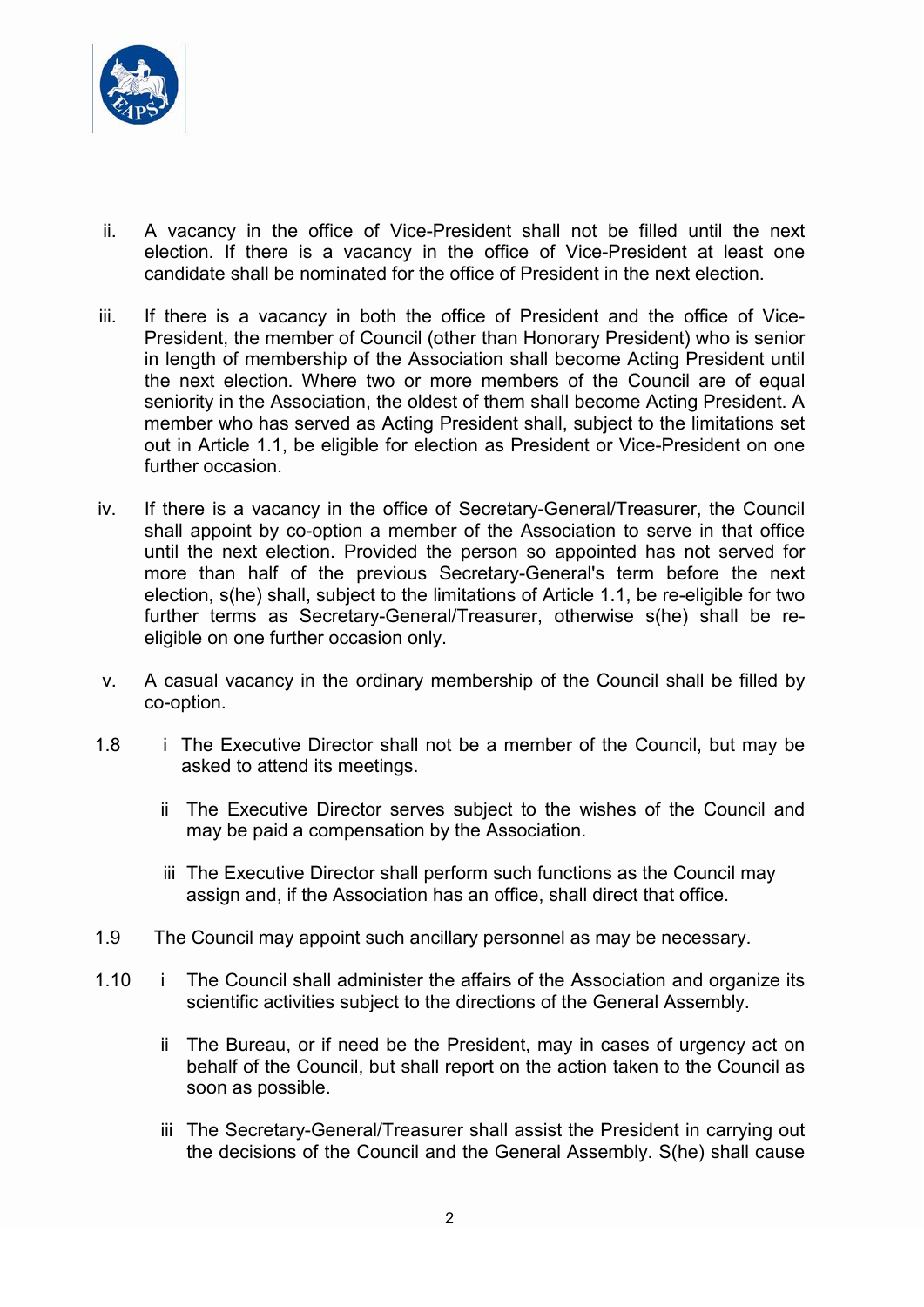

accounts to be kept and shall make a report to the General Assembly on the activities and finances of the Association for the period since the previous General Assembly.

## *Article 2* **General Assembly: Voting**

- 2.1 Voting shall normally be by show of hands unless at least ten members request a secret ballot.
- 2.2 When an amendment to a resolution is moved, the amendment shall be voted on before the substantive resolution. When several amendments to a resolution are proposed, the presiding Officer shall decide on the order in which the amendments are voted on.
- 2.3 A motion shall be considered as an amendment to a resolution if it merely adds to, deletes from, or revises part of that resolution.
- 2.4 In the case of an equality of votes for and against a resolution, the presiding Officer shall have a casting vote. The presiding Officer shall not normally vote on a resolution unless there is an equality of votes.

## *Article 3* **Elections and Nominations of Officers and Members of Council**

- 3.1 The Council and Officers of the Association shall be elected by the members of the Association.
- 3.2 The General Assembly shall elect a Nominating Committee consisting of five members of the Association, to hold office until the General Assembly following. The Executive Director shall act as clerk to the Nominating Committee. The Nominating Committee shall put forward a slate of candidates for the elections.
- 3.3 The slate of candidates will be the following<sup>[1](#page-2-0)</sup>: for the post of Vice-President at least two candidates; for the post of Secretary-General/Treasurer at least two candidates; for the posts of ordinary member at least four and at most 6 candidates.
- 3.4 The Nominating Committee shall also put forward a candidate for the post of Chair of the Advisory Board.

<span id="page-2-0"></span> $1$  In the transition period from the old to the new election system at least one candidate shall be nominated for the post of President.